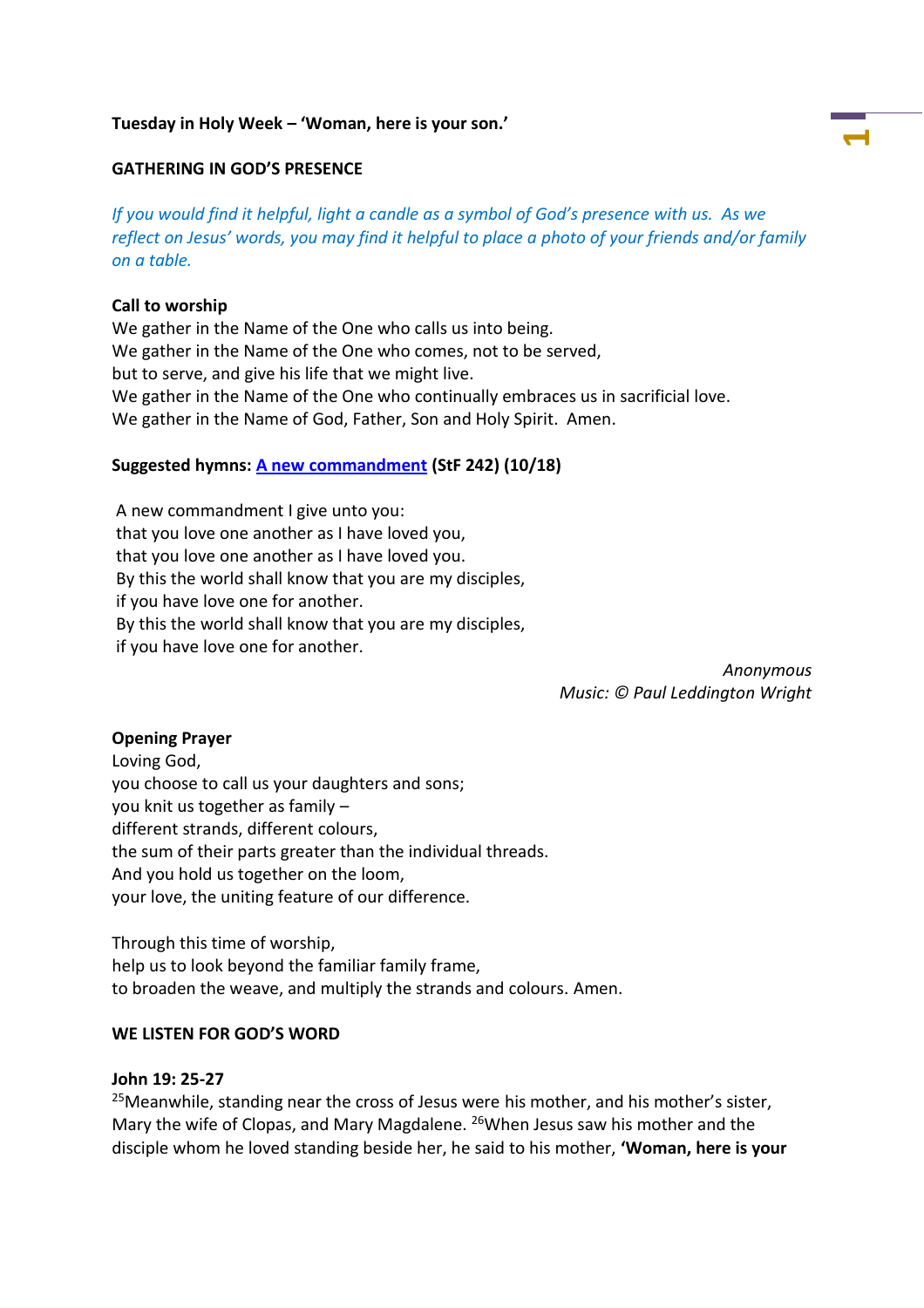**son.'** <sup>27</sup>Then he said to the disciple, **'Here is your mother.'** And from that hour the disciple took her into his own home.

# **Questions for Reflection**

- 1. Why did Jesus say these words?
- 2. Who do you consider to be your 'family'?
- 3. What might God be teaching us about family at the moment?
- 4. How do these words challenge you today?

*As you reflect on these words, you might like to listen to the following piece of music: 'Lament of the Mother of God' by John Tavener. <https://www.youtube.com/watch?v=lSe35HZpZls>*

# **A Time of Prayer**

*During these prayers, hold the photo that you placed on the table earlier. Hold your family in prayer, and ask God to speak to you about 'family' as you pray.*

*'Woman, there is your son.'*

For our families, where they are open, loving, supportive, that their joy might be kept safe, Lord, hear us: Lord, graciously hear us.

For our families, where they are tense, troubled, fragmented, that they might find a way through pain, not a pathway from it, Lord, hear us: Lord, graciously hear us.

For our churches, where they risk welcoming the stranger, where in language, hospitality, evangelism and service they employ the imagination rather than the book, that they might be encouraged and surprised by joy, Lord, hear us: Lord, graciously hear us.

For our churches, where they have become introverted, suspicious of the stranger,

**2**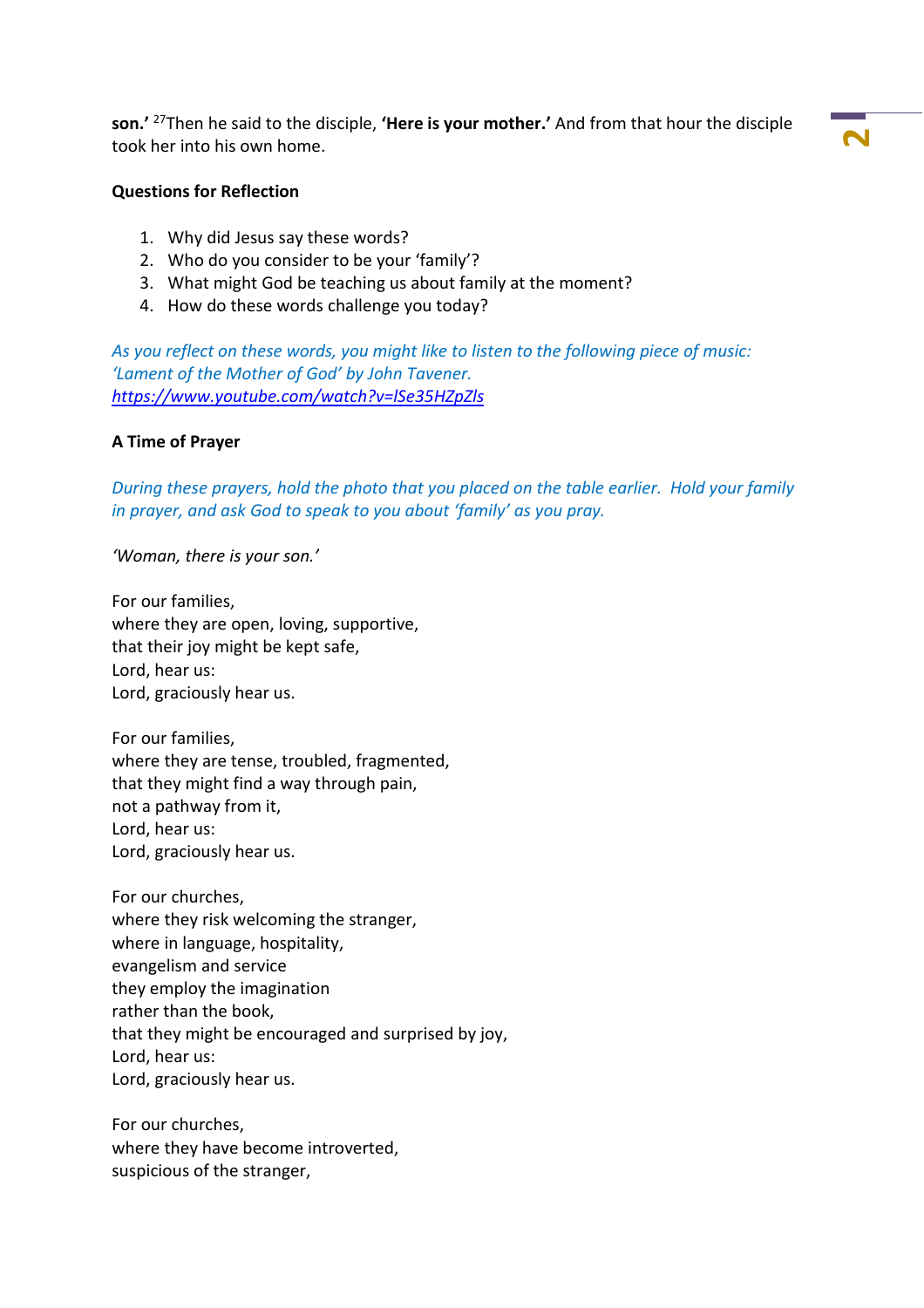obsessed with dead rather than living stones, suffocated by tradition, that they might be redeemed from the worship of past glory and renewed by the power of the Holy Spirit, Lord, hear us: Lord, graciously hear us.

For ourselves, in this moment, joining with people whose journey we have not travelled, whose depth of faith we do not know, whose potential we cannot imagine, that we might somehow know we belong to each other, Lord, hear us: Lord, graciously hear us.

And before you leave the cross and we move on from this moment, if there is one of your family for whom we should care more fondly, direct our gaze to them, as you turned Mary towards John. Amen.**\*** *(Adapted)*

#### **The Lord's Prayer**

Our Father in heaven, hallowed be your name, your kingdom come, your will be done, on earth as in heaven. Give us today our daily bread. Forgive us our sins as we forgive those who sin against us. Save us from the time of trial and deliver us from evil. For the kingdom, the power and the glory are yours, Now and forever. Amen.

#### **Suggested hymn: [My song is love unknown](https://www.methodist.org.uk/our-faith/worship/singing-the-faith-plus/hymns/my-song-is-love-unknown-stf-277/) (StF 277, vv.1-3) (11/28)**

1 My song is love unknown, my Saviour's love to me, love to the loveless shown, that they might lovely be. O who am I, that for my sake my Lord should take frail flesh and die?

**32**